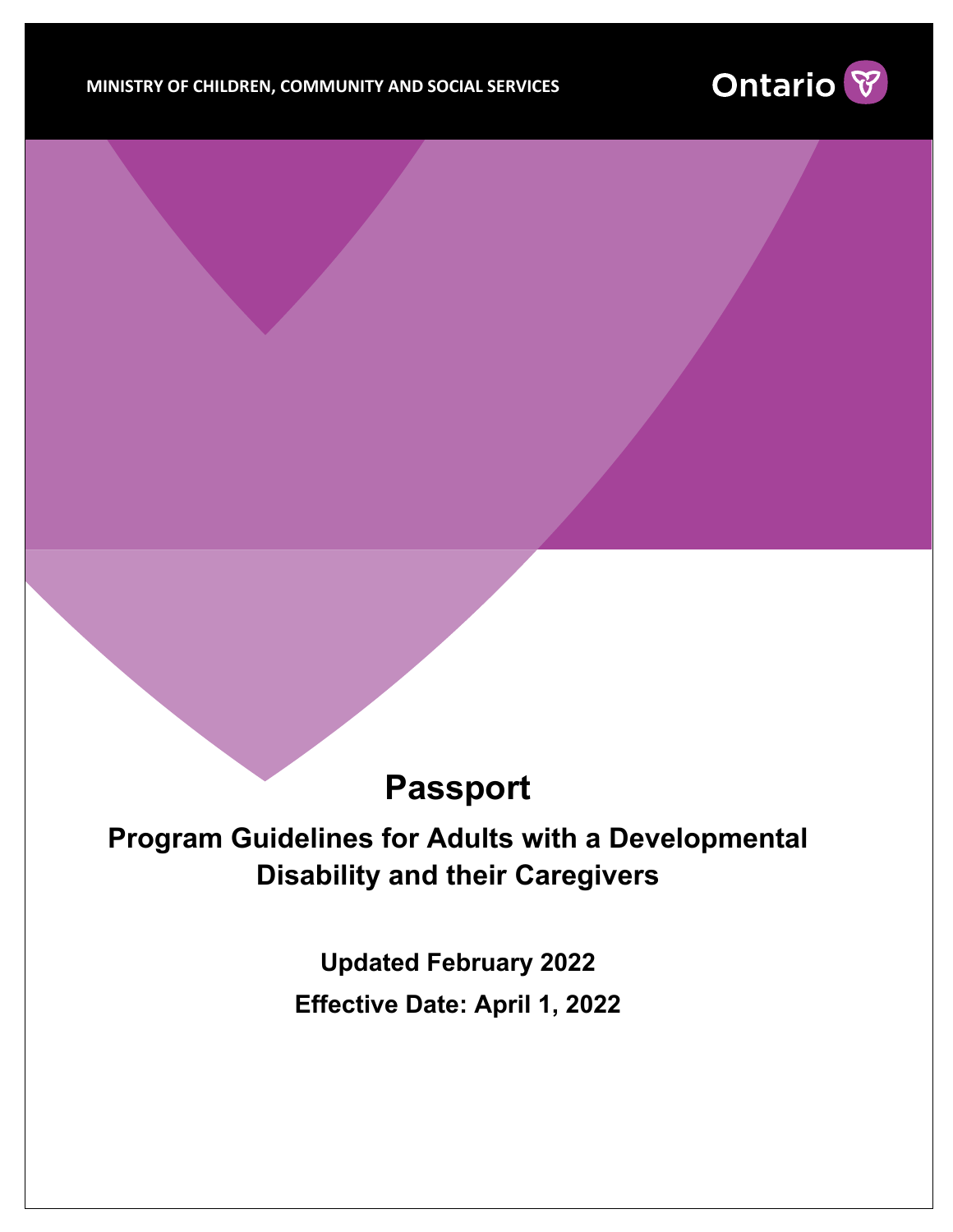

## <span id="page-1-0"></span>Table of content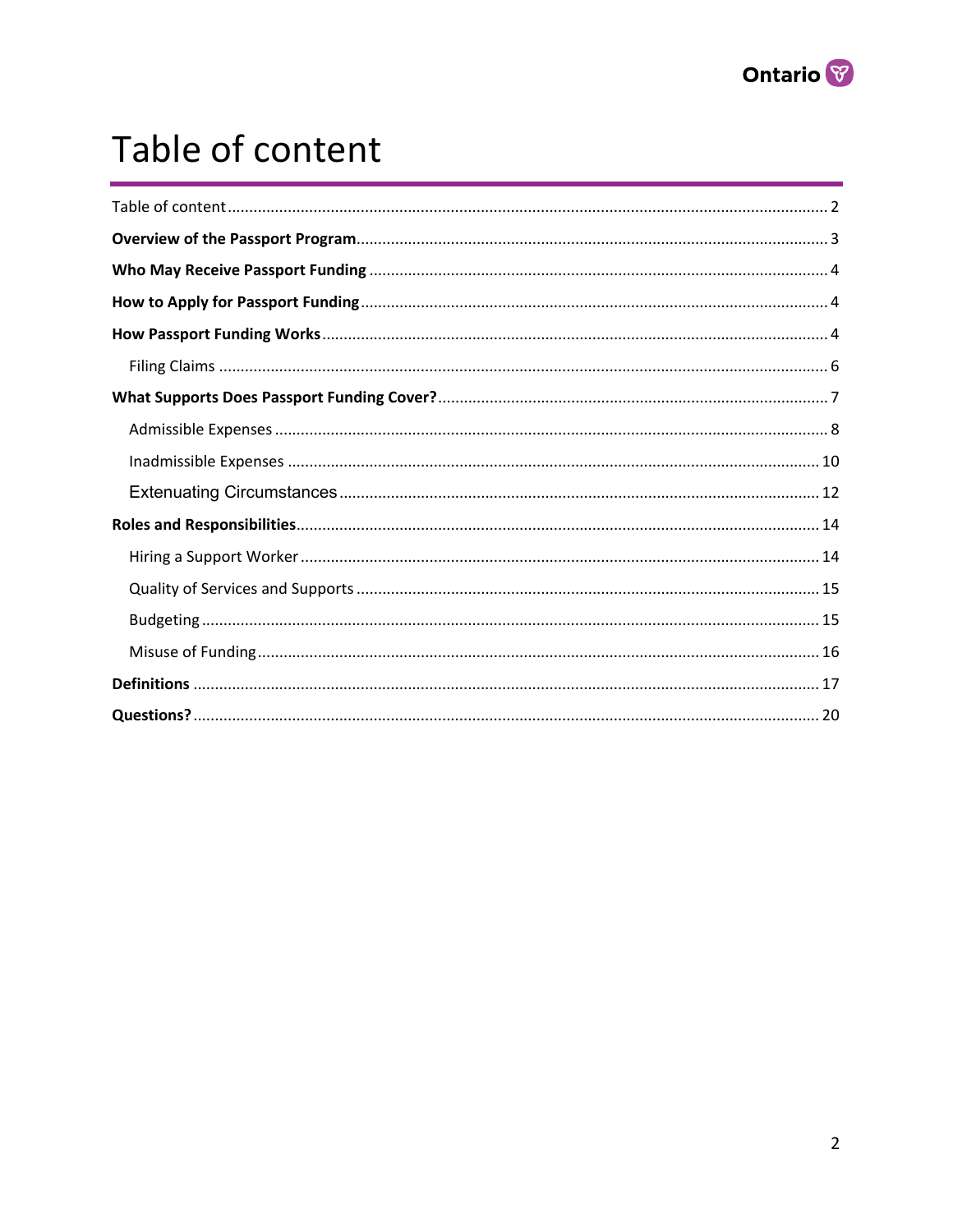

## <span id="page-2-0"></span>**Overview of the Passport Program**

Passport is a program that helps adults with a developmental disability be involved in their communities and live as independently as possible by providing funding for community participation services and supports, activities of daily living, and persondirected planning. The program also provides funding for caregiver respite services and supports for primary caregivers of an adult with a developmental disability.

The key goals of the Passport program are to:

- Foster independence by building on individuals' abilities and developing community participation, social and daily living skills.
- Increase opportunities for participation in the community with supports that respect personal choices and decision-making, and help people achieve their goals.
- Promote social inclusion and broaden social relationships through the use of community resources and services available to everyone in the community.
- Help young people make the transition from school to life as an adult in the community.
- Support families and caregivers of an adult with a developmental disability so they can continue in their supportive role.

The services and supports funded under Passport are guided by the following principles:

- **Person-centred/directed**  services and supports build on individuals' strengths and are responsive to their preferences, needs and values.
- **Choice and Flexibility** individuals identify and participate in activities that are meaningful to them. Direct funding is available to give Passport participants more options in how supports are provided.
- **Strong Families and Caregivers -** the individual's family and personal support network are recognized as the primary support for adults with a developmental disability.
- **Fairness and Equity -** funding amounts are based on a provincial application, needs assessment and funding formula.
- **Accountability** individuals, families and service delivery agents must use Passport funding for its intended purpose and comply with spending rules and reporting requirements.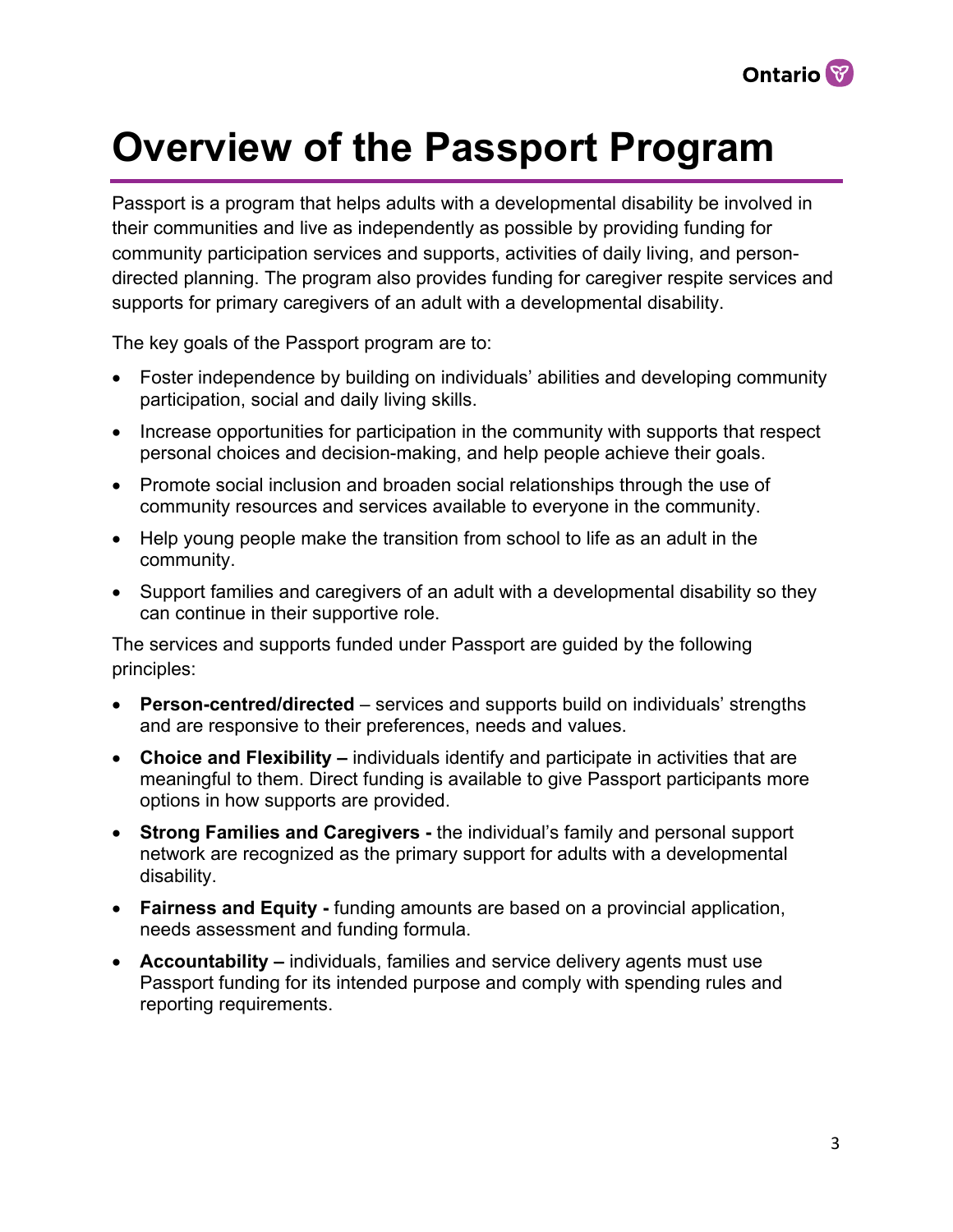

# <span id="page-3-0"></span>**Who May Receive Passport Funding**

Adults, 18 years or older, who are eligible for developmental services and supports funded by the Ministry of Children, Community and Social Services may receive annual Passport funding.

# <span id="page-3-1"></span>**How to Apply for Passport Funding**

Individuals should contact the Developmental Services Ontario (DSO) office in their region to apply for Passport funding. The DSO will confirm each applicant's eligibility to receive ministry-funded adult developmental services. Once eligibility is confirmed and the individual has consented to a referral, the DSO will refer the individual to their local Passport agency to receive the \$5,000 annual allocation through the program.

It is possible to receive more than \$5,000 per year in annual Passport funding, individuals must complete an application package at their DSO including a needs assessment to access additional funding above \$5,000. Once an individual's application package has been completed, information is transferred to the local Passport Agency.

Passport agencies determine how much funding a person will receive using a standard funding formula. Whether a person receives more than \$5,000 will depend on their assessed need, priority level and available government resources. The maximum Passport funding amount is \$40,250 per year.

Referrals for Passport funding are processed on an ongoing basis throughout the year and are provided for either a 6 month or 12 month funding approval in the first year. To promote a fair and equitable service system, all applications for Passport are prioritized according to each person's unique situation and available resources, giving the highest priority to people whose circumstances place them most at risk.

<span id="page-3-2"></span>For more information about applying for developmental services for adults with a developmental disability contact the local DSO office or visit [www.dsontario.ca](http://www.dsontario.ca/)

# **How Passport Funding Works**

Passport is a reimbursement program where individuals and families submit invoices and receipts for admissible expenses. Admissible expenses are then reimbursed up to the amount of the annual Passport funding allocation.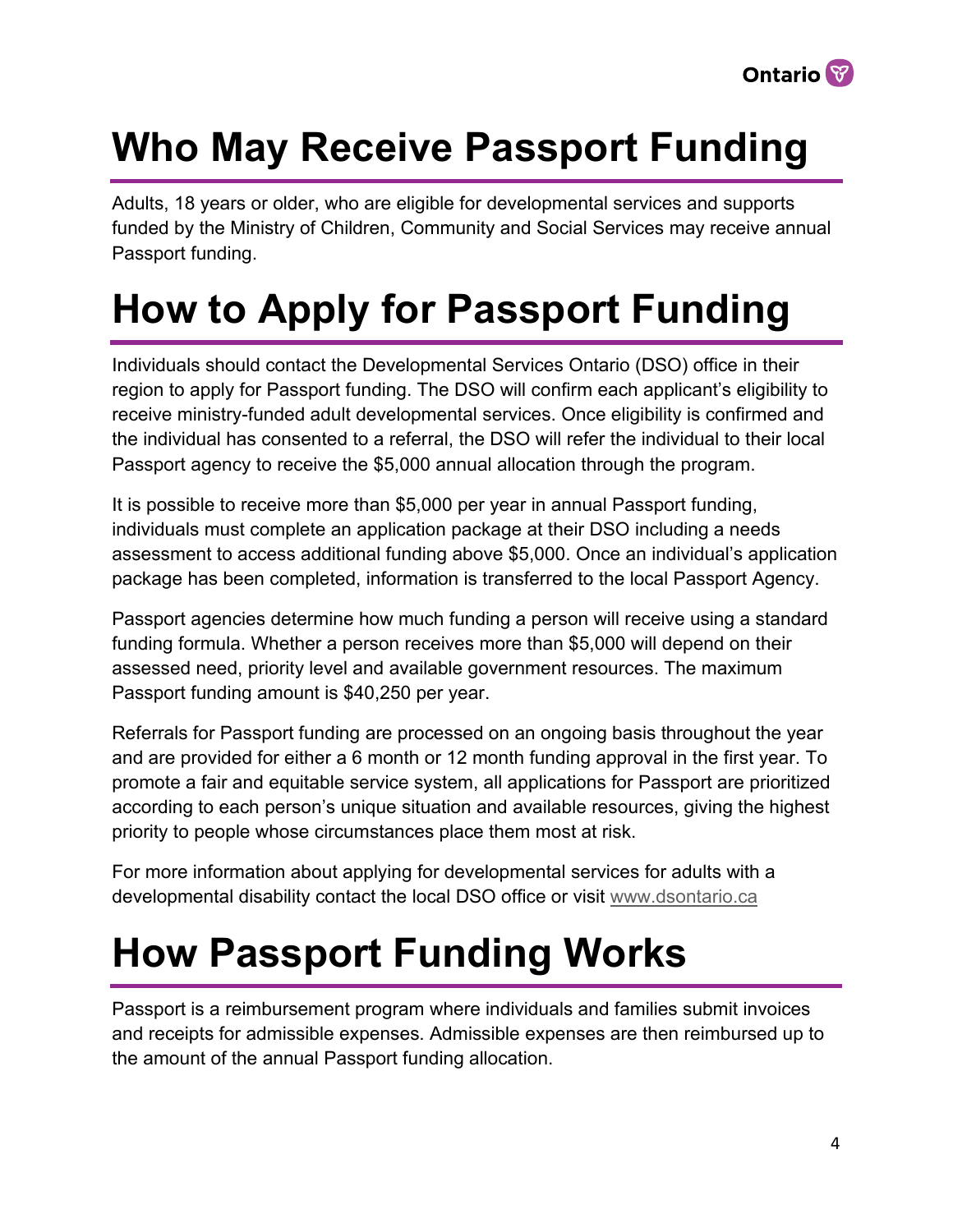

Once a Passport recipient has accepted their Passport funding approval, they will need to designate a person who will be responsible for managing their Passport funding. This person is called the Person Managing Funds (PMF) and every Passport recipient must have a designated PMF. The Passport recipient can designate him/herself as the PMF or can choose a trusted friend or family member to be their PMF. The PMF cannot be a person who is paid as a support worker for the Passport recipient.

The local Passport agency will work with the Passport recipient and/or their PMF to help make decisions about how the Passport recipient would like to administer their funding. There are three approaches in the Passport program to manage funding:

- 1. Recipients can manage their own funding, develop their own support arrangements and hire their own support workers and service providers.
- 2. Recipients can receive supports from an agency. The Passport agency can work with individuals and families to arrange payments with their chosen service provider(s).
- 3. Recipients can choose an individual, agency, or organization to act as a broker to manage their Passport funding on their behalf. Some examples of the types of services that may be provided by a broker include assistance with budgeting, submitting invoices to the Passport program on the recipient's behalf, recruiting and scheduling workers, etc.

It is also possible to receive Passport funding through a combination of these approaches.

All Passport recipients (or the person managing funds on their behalf) sign a tri-party service agreement with their local Passport agency and the agency that processes Passport payments. This agreement outlines that the person managing funds is responsible for:

- How Passport funding is managed (e.g., self-managed, by a service agency, or both)
- Advising the Passport agency if there are any barriers to a person using their Passport funding
- Providing the Passport agency with required information and documentation to participate in the Passport Program (e.g., banking and support worker forms)
- Notifying the Passport agency and/or DSO if there is a change of address, new services they are receiving and/or changes to the person's situation that may impact eligibility for funding.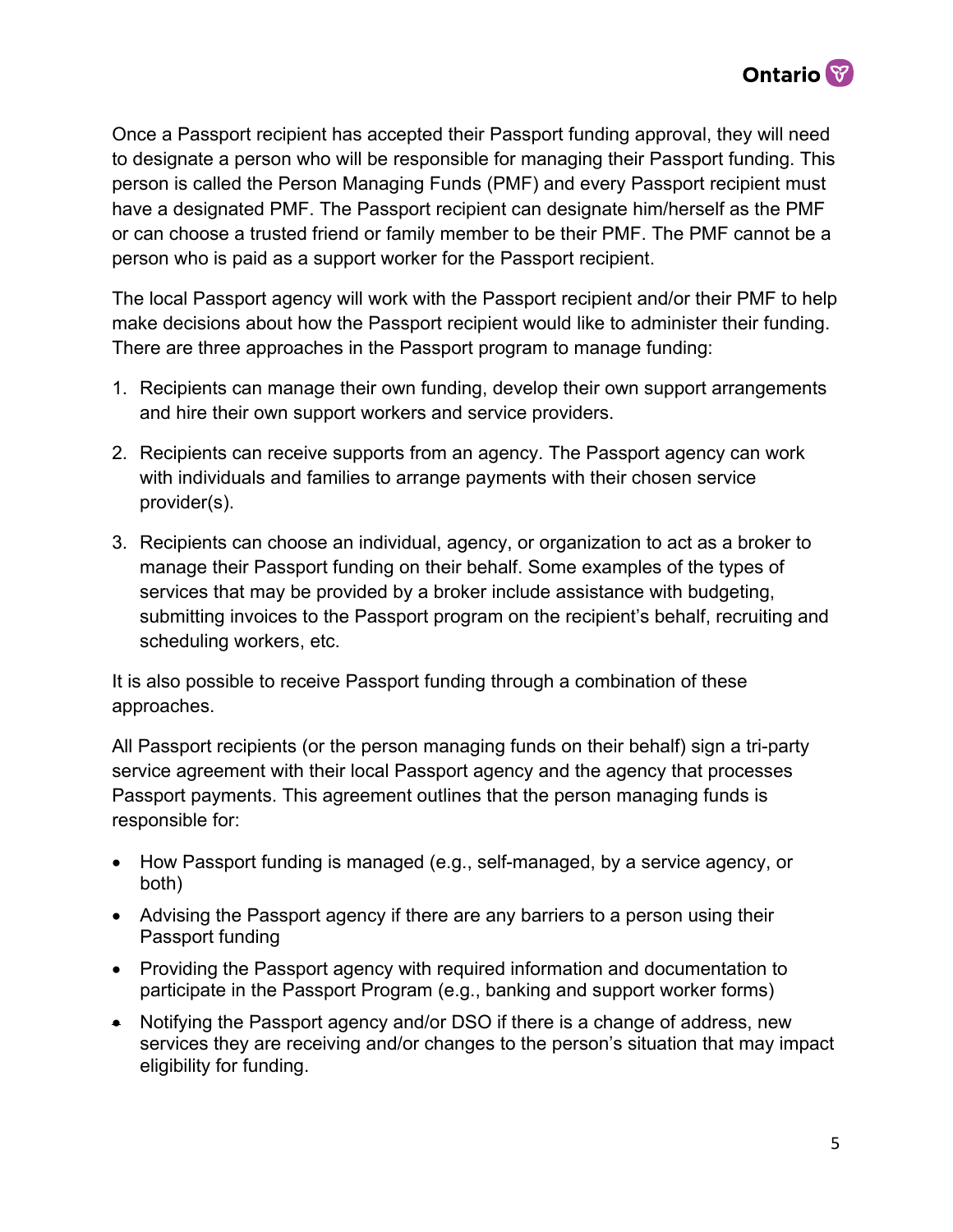

Passport recipients and their PMF are responsible for using their funding to purchase supports and pay for expenses that are admissible as set out in these Guidelines. Passport agencies will contact recipients if there are issues when processing their invoices.

The local Passport agency is the main point of contact for all Passport-related questions, including information about submitting invoices and processing payments.

## <span id="page-5-0"></span>**Filing Claims**

Passport recipients who self administer their funding have two electronic options to submit claims that make the process simple and easy to manage.

#### *eCLAIM*

- eCLAIM is available to Passport recipients that self administer their funding. There is no charge/fee to sign up or to use this option to submit claims.
- eCLAIM allows you to register an account, download the personalised fillable claim form and submit all Passport claims online. Claims submitted via eCLAIM will be processed electronically and recipients can view their submission history and claim status from their Passport eCLAIM account.
- Recipients can access eCLAIM at [https://www.dsontario.ca/passport-program/learn](https://www.dsontario.ca/passport-program/learn-about-passport-eclaim)[about-passport-eclaim](https://www.dsontario.ca/passport-program/learn-about-passport-eclaim)

#### *MyDirectPlan (MDP)*

- MDP is available to Passport recipients that self administer their funding, brokers and service agencies that are not Transfer Payment Recipients (TPR). There is no charge/fee to sign up or to use this option to submit claims.
- MDP allows Passport recipients to submit claims online or with the mobile application which includes other tools to assist with budgeting and managing funding.
- Passport recipients can access MDP at [www.mydirectplan.com](http://www.mydirectplan.com/)

Passport recipients who are not able to submit claims electronically can do so manually with their customized claim form supplied by their local Passport agency via regular mail, fax or email. Please note that claims submitted manually, by fax or email will take longer to process and reimburse.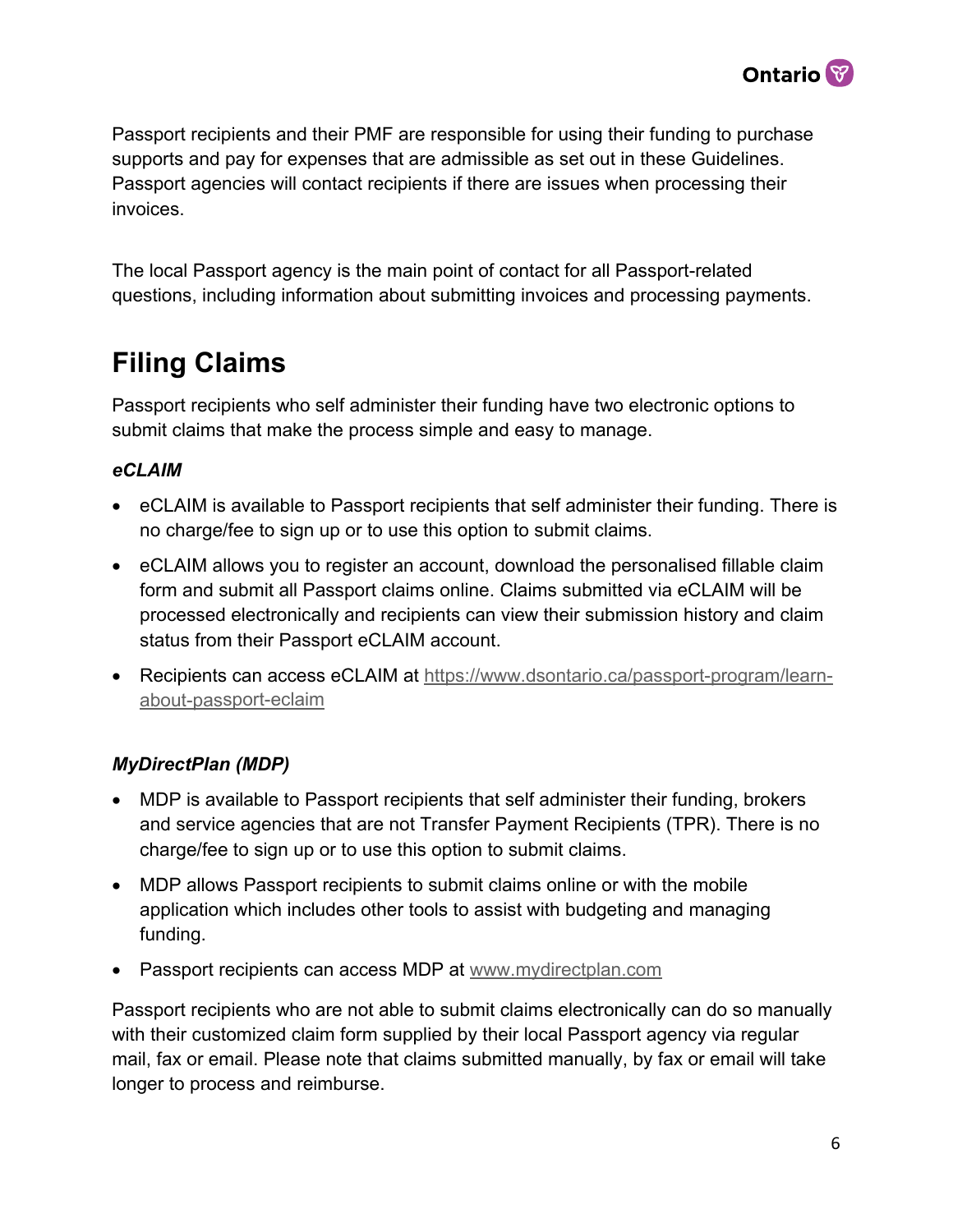

# <span id="page-6-0"></span>**What Supports Does Passport Funding Cover?**

The Passport program is designed to complement and work together with other government programs, resources and sources of funding to provide a wide range of supports. Passport funding can be used for the following services and supports:

- Community participation
- Activities of daily living
- Caregiver respite
- Person-directed planning up to a yearly maximum of \$2,500.
- Administration costs of up to a yearly maximum of 10% of a person's Passport allocation. Service providers will not be reimbursed for administrative expenditures if they are not directly related to the services provided to a recipient

Services and supports may be purchased from the following types of service providers:

- Community service providers
- Developmental services agencies
- Private service and support providers
- Adult education providers
- Personal support workers
- Neighbours, family members, friends

Any person chosen by the Passport recipient and/or their Person Managing Funds (PMF), may be reimbursed for providing them with a service or support, if they are at least 18 years old and are not the Passport recipient's spouse, parent, primary caregiver, or PMF.

The following individuals are prohibited from being paid for providing support to Passport recipients:

- Any person under the age of 18, including the recipient's family members under the age of 18
- The spouse of the Passport recipient, regardless of residence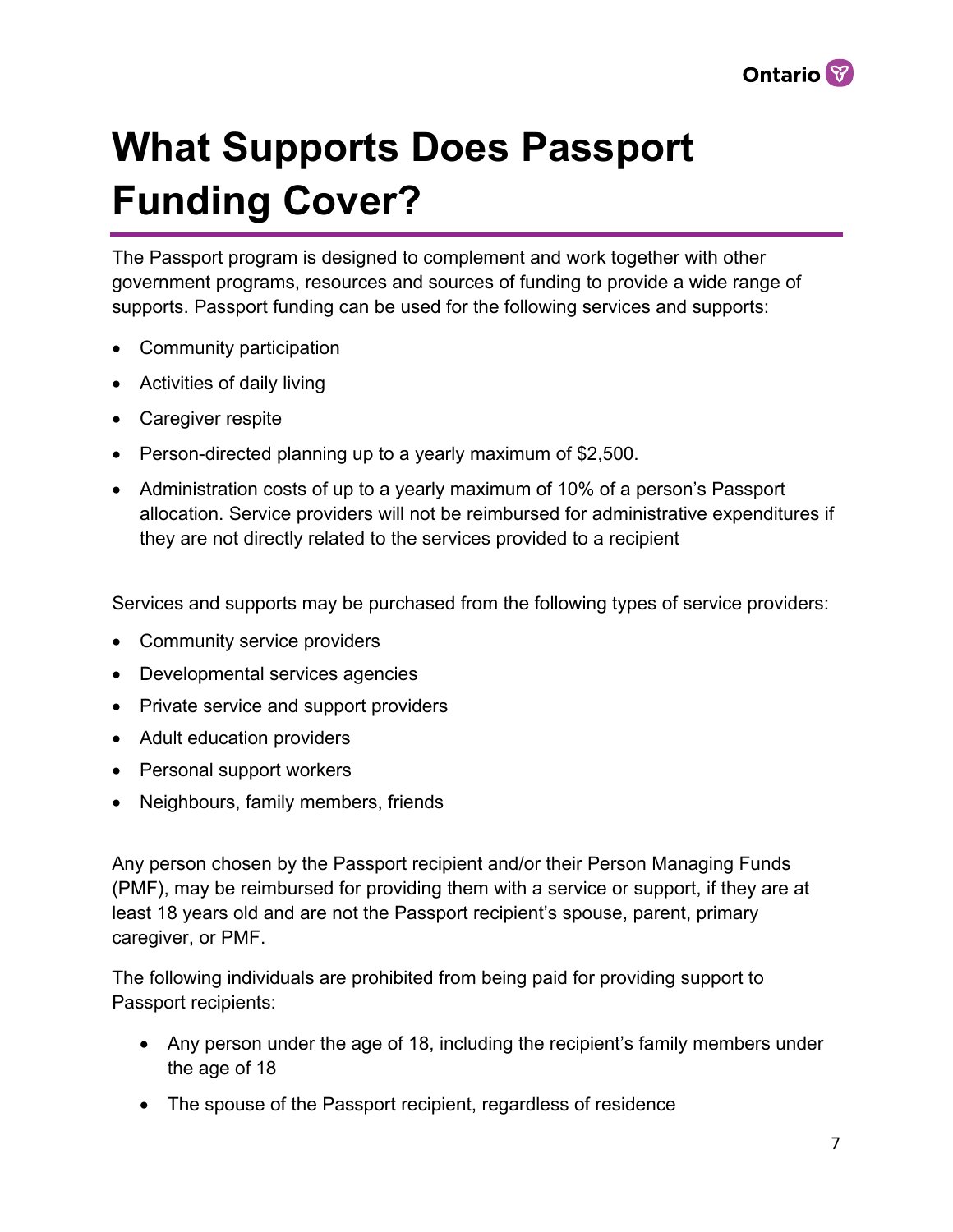

- The spouse(s) of the recipient's primary caregiver(s), regardless of residence
- The Person(s) Managing Funds (PMF) for the recipient

The types of services and supports included under the admissible and inadmissible expenses sections that follow represent the intended use of Passport funding.

## <span id="page-7-0"></span>**Admissible Expenses**

The following types of services and supports are examples of what Passport funding may be used to purchase:

#### **Community Participation Supports and Activities of Daily Living**

- Programs, classes, camps, and supports that foster and develop independence, social, communication and life skills (e.g., literacy, cooking, banking and managing money, using public transportation, computer skills, decision-making, self-advocacy, assistance with self-care). This includes associated fees and supplies
- Recreation, leisure, social, cultural and athletic activities that enable opportunities to participate and join in community events and activities (e.g., club memberships and fees, admission to museums, fitness and sport/activity-specific lessons)
- Ticketed, live events such as live music, theatre, sporting events and other live entertainment events are admissible expenditures under the Passport program that can be reimbursed **up to a maximum amount of \$150** per ticket for a **maximum of two (2) tickets** per event. This includes one ticket for the recipient and one for the recipient's support worker. **The Passport program will not reimburse the cost of a live event ticket above the per ticket cap of \$150.**
- Recipients whose unique circumstances mean that they require more than one support worker to attend a live event may be reimbursed for an additional ticket(s) **up to a maximum amount of \$150 per ticket** subject to **prior approval** by the local Passport agency.
- Pre-employment and employment supports (e.g., skills, task and routine training, job coaching)
- Transportation (e.g., local transit, mileage, taxis)**\*** to/from
	- Employment
	- Admissible community participation/respite activities
	- Activities with friends and family including social engagements and activities (excluding family visit related to custody arrangements)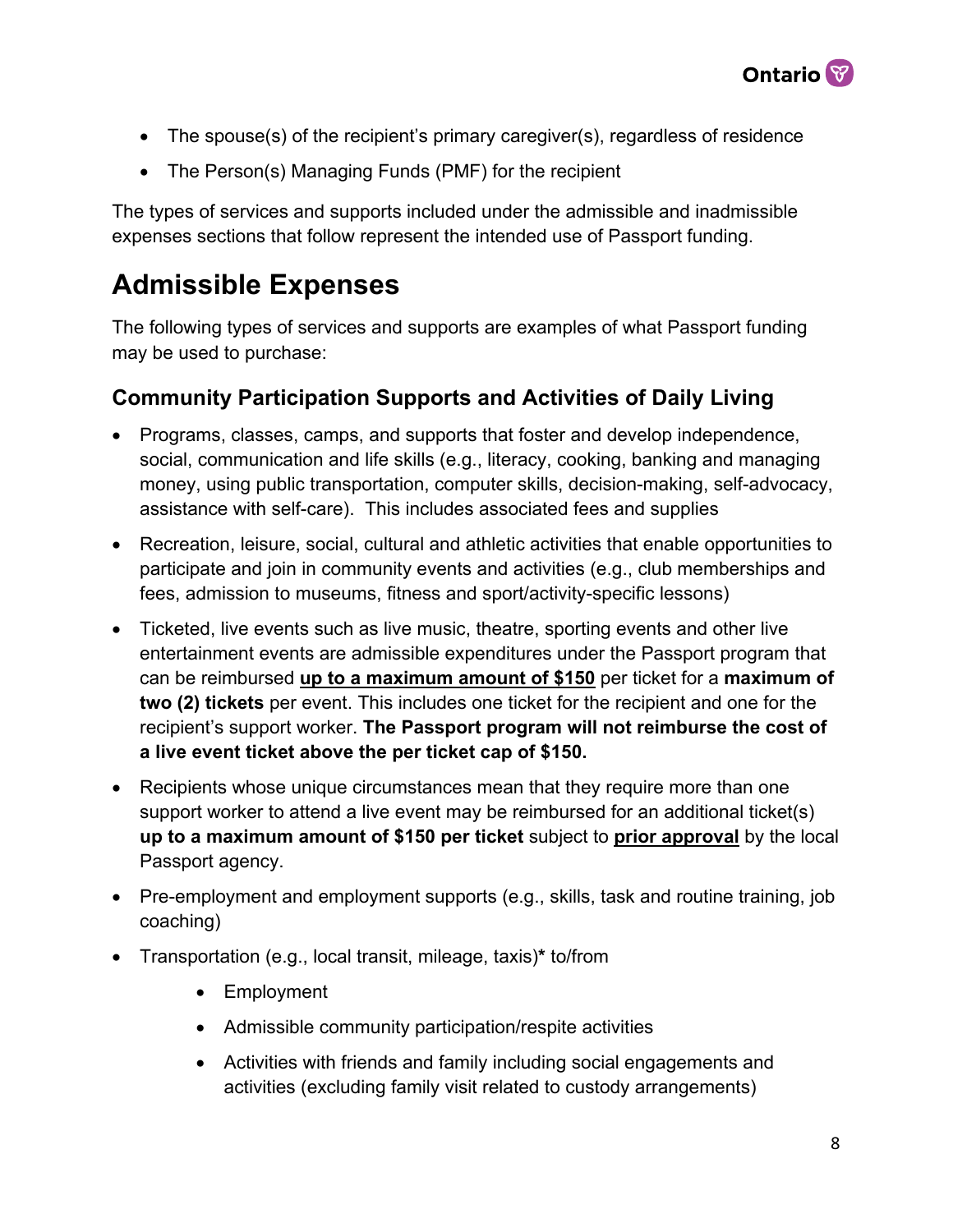

- Hiring a support worker to assist with community participation and activities of daily living
- Out-of-pocket expenses incurred by support workers while providing support (e.g., cost of meals, transportation and activity fees, expenses incurred accompanying the individual with a developmental disability during trips and holiday travel)**\***

**\*Note:** The Ministry recommends that Passport recipients use the expense limits set out in the government of Ontario's Travel, Meals and Hospitality Directive for government employees as a guide for support workers' expenses. The Directive may be viewed at:

<https://www.ontario.ca/page/travel-meal-and-hospitality-expenses-directive-2020>

#### **Person-Directed Planning**

- Passport funding can be used to purchase supports to develop a person-directed plan that builds on the individual's strengths and interests and identifies the supports needed to achieve their goals.
- Person-directed planning services and supports may be purchased from independent planners and facilitators or developmental services agencies.
- Passport recipients can use up to \$2,500 of their annual funding to purchase persondirected planning services and supports.

For information about how person-directed planning can help you use your Passport funding, please see *Creating a Good Life in Community: A Guide on Person-Directed Planning.* The Guide and a plain language version may be viewed at:

[https://individualizedfunding.files.wordpress.com/2014/07/a-guide-on-person-directed](https://individualizedfunding.files.wordpress.com/2014/07/a-guide-on-person-directed-planning-english.pdf)[planning-english.pdf](https://individualizedfunding.files.wordpress.com/2014/07/a-guide-on-person-directed-planning-english.pdf) 

[https://individualizedfunding.files.wordpress.com/2014/07/plain-language-guide-on](https://individualizedfunding.files.wordpress.com/2014/07/plain-language-guide-on-person-directed-planing-english.pdf)[person-directed-planing-english.pdf](https://individualizedfunding.files.wordpress.com/2014/07/plain-language-guide-on-person-directed-planing-english.pdf) 

Additional person-directed planning resources are also available online. The Ontario Independent Facilitation Network is a provincial network whose purpose is to inform, educate, encourage, support, link and promote independent facilitation and planning in Ontario. Information and resources to support person-directed planning are available on their website at: www.oifn.ca

## **Caregiver Respite Services and Supports**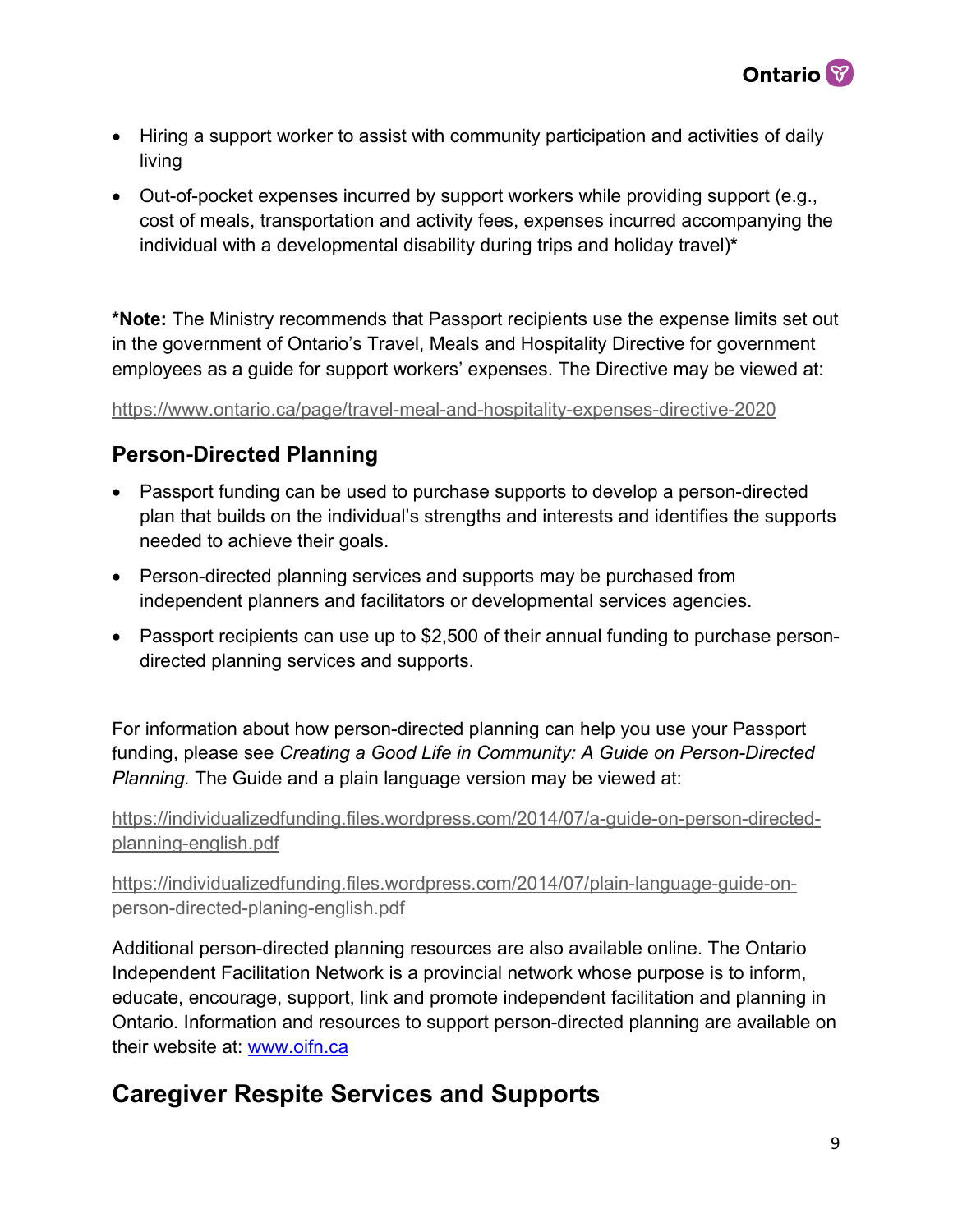

The primary goal of caregiver respite services and supports is to help caregivers meet their own needs and support a healthy relationship between the person receiving care and the caregiver.

Examples of caregiver respite services and supports include:

- Help for the person with a developmental disability with activities of daily living such as personal care needs.
- Supervision of the person with a developmental disability.

Caregiver respite services and supports may last from a few hours to overnight. They may be provided during the day, evening or weekend and can be received either inhome or out-of-home.

Respite funding is intended to provide relief for unpaid primary caregivers. If a person is in receipt of Passport funding and moves into a Ministry-funded residential setting or other living arrangement where there is no primary caregiver (e.g., Long-term Care Home), the caregiver respite portion of their Passport funding will be removed.

## **Administrative Supports**

- Some individuals who choose to manage their funding may need help to coordinate their supports or they may need help with administration. Up to 10% of the total Passport funding may be used for administrative supports (e.g., bookkeeping, payroll, scheduling support workers, bank fees for Passport-dedicated bank accounts).
- Service providers that are offering administrative services and invoicing the Passport program on behalf of the Passport recipient are **not** automatically entitled to 10% of the recipient's **total** Passport funding amount.
- Individuals who choose to purchase services through a service provider will need to negotiate the total amount of administrative costs that the agency is authorized to invoice on their behalf. This administrative fee cannot exceed 10% of the recipient's total Passport funding amount.
- Passport funding may also be used to cover applicable employer costs (e.g., Canada Pension Plan, Employment Insurance and Workers Safety and Insurance Board premiums, vacation pay).

## <span id="page-9-0"></span>**Inadmissible Expenses**

Passport funding may not be used to purchase the following types of services and supports: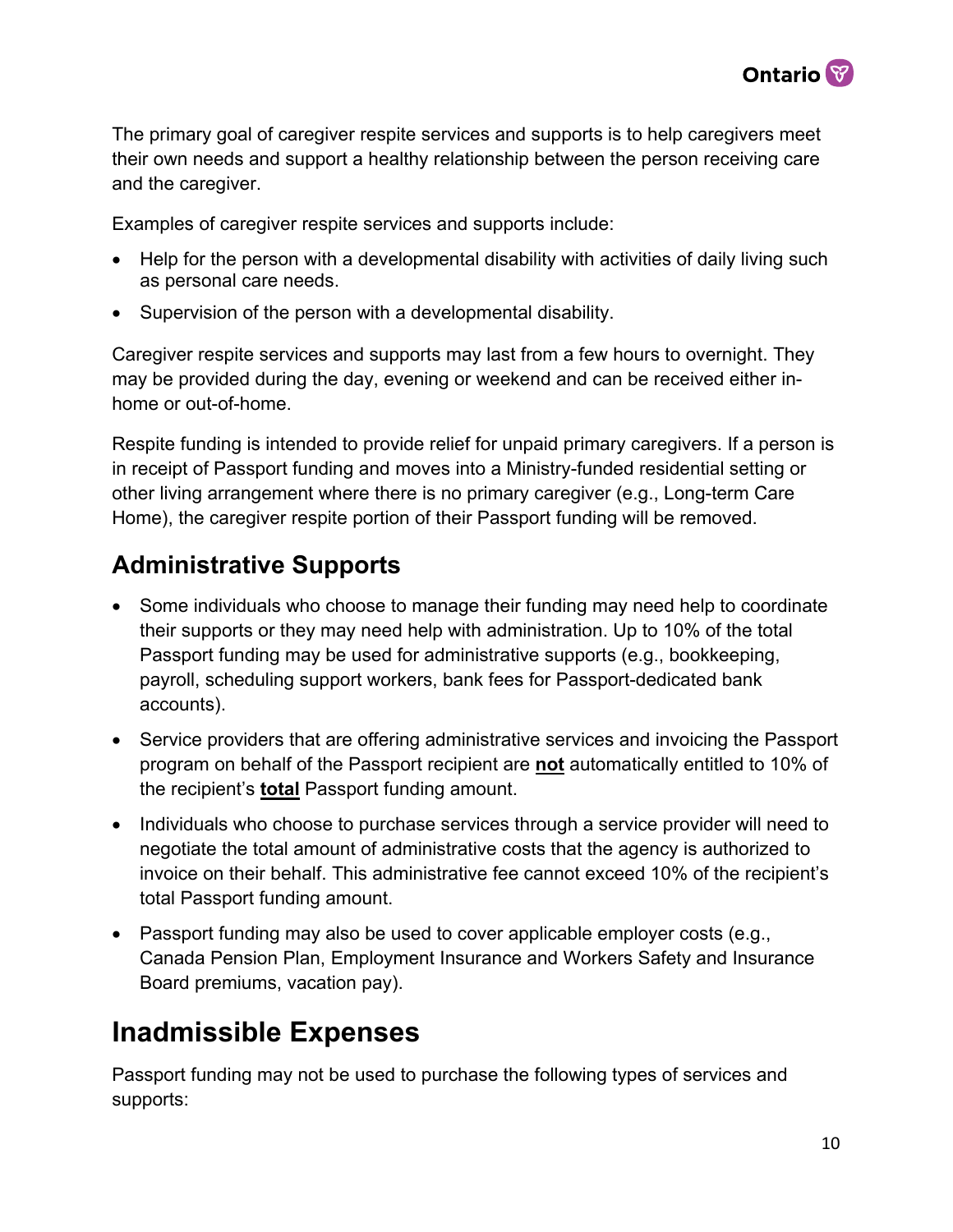

- Indirect respite services and supports (e.g., cleaning, meal preparation, snow removal, care of other family members)
- Tuition for post-secondary education/degree programs that are eligible for government student assistance programs such as the Ontario Student Assistance Plan; supports that are available through an on-campus accessibility office
- Items for which the individual receives an allowance from the Ontario Disability Support Program (e.g., drug benefits, medical aids)
- Housing and home maintenance (e.g., rent, home purchase or mortgage payments, repairs, renovations or modifications, housekeeping, yard work)
- Groceries, food, and restaurant meals for the individual with a developmental disability
- Clothing
- Household items and electronics (e.g., furniture, appliances, televisions, computers)
- Telephone/telecommunications (e.g., home telephone and internet service, cell phone and service)
- Holiday travel (e.g., personal or family vacations, accommodation, transportation, travel insurance)
- Transportation to and from:
	- Family visits that are related to custody arrangements
	- Medical appointments (e.g doctor, dentist alcohol/drug recovery, mental health therapy / counselling, etc.)
	- Daily living errands (e.g. shopping, banking, etc.)
	- Support workers/drivers to get to/from their home/place of employment to the place of providing support (e.g. mileage to get to/from the Passport recipient's residence, etc.)
- Dental care and services
- Fees for therapies/specialized services (e.g., speech and language, physiotherapy, occupational therapies, nursing, massage)
- Personal goods and services (e.g., toiletries, spa treatments, aesthetic and cosmetic services)
- Assistive devices and specialized equipment
- Vehicle purchase and/or modifications, leases and rentals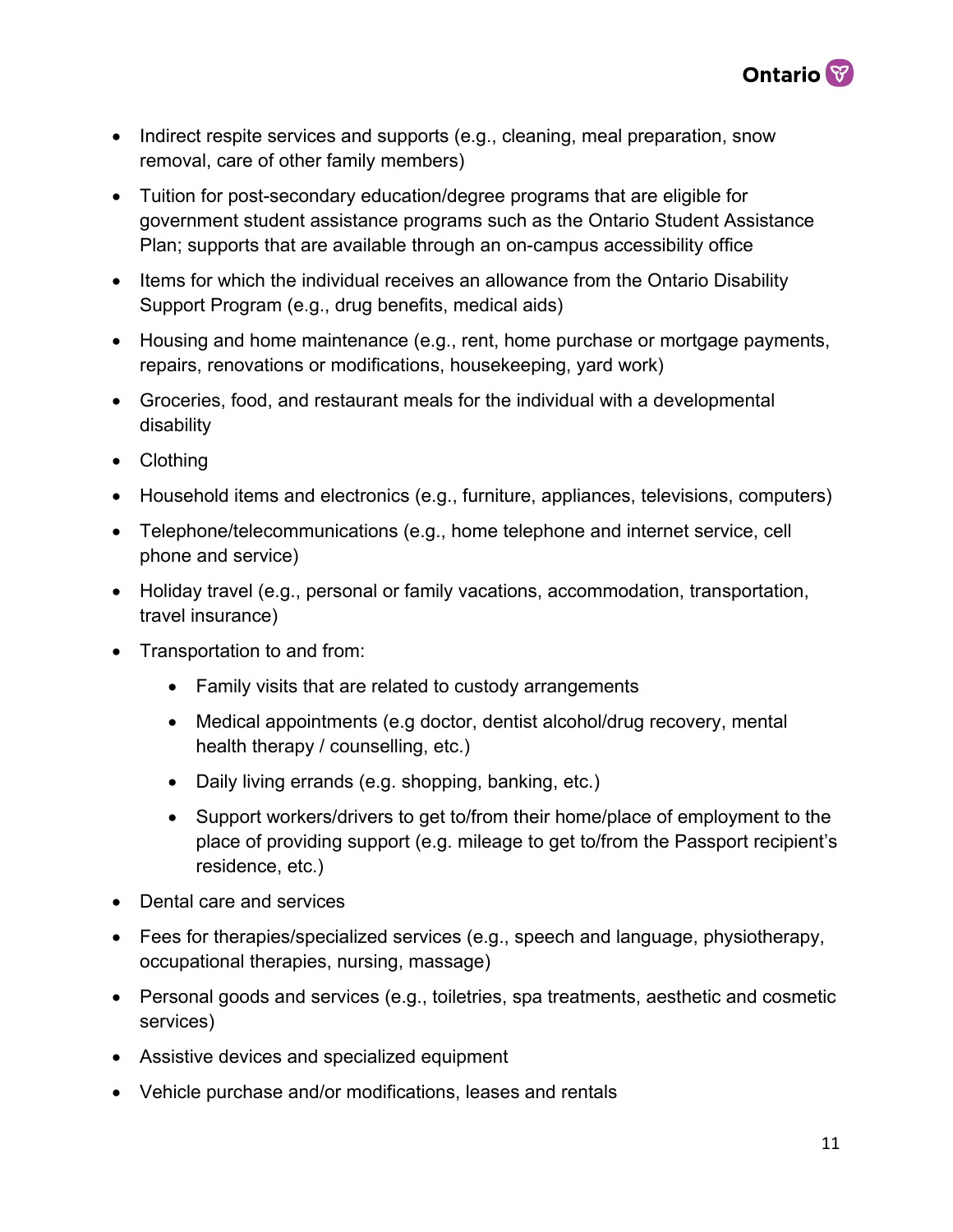

As of April 1, 2020, a temporary expansion of admissible expenses has been implemented. Some of these items or services may be admissible under the temporary expansion while in effect. Details are here:

[https://www.ontario.ca/page/developmental-services-program-news-and-program](https://www.ontario.ca/page/developmental-services-program-news-and-program-updates#section-0)[updates#section-0](https://www.ontario.ca/page/developmental-services-program-news-and-program-updates#section-0) 

## <span id="page-11-0"></span>**Extenuating Circumstances**

**Community Participation and Activities of Daily Living:** Passport recipients can request the use of Passport funding for community participation and activities of daily living supports or expenses that are not normally allowed under the program. *This is only when the person would otherwise be unable to participate in the community and/or activity in the absence of the exceptional approval.* 

#### **Exclusions from Extenuating Circumstances Process**:

- Live event tickets above the per ticket cap are excluded from this process
- PMFs and certain family members, per the section above on prohibited paid support workers, **can not be reimbursed** for providing support.

Factors that are considered to determine if such supports or expenses should be approved include whether they:

- Are reasonable and appropriate
- Align with the goals and principles of the Passport program set out in Section 1 of the Guidelines (see page 3)
- Promote social inclusion and enable community participation that would otherwise be unachievable
- Foster independence.

#### **Prior approval must be obtained to receive reimbursement for supports/expenses that are not normally covered under the program.**

**Indirect Respite:** Indirect respite may be approved due to the presence of extenuating circumstances**.** Indirect respite services and supports are **short-term** arrangements (up to six months) that help the primary caregiver manage household and family responsibilities that are not directly related to caring for a person with a developmental disability.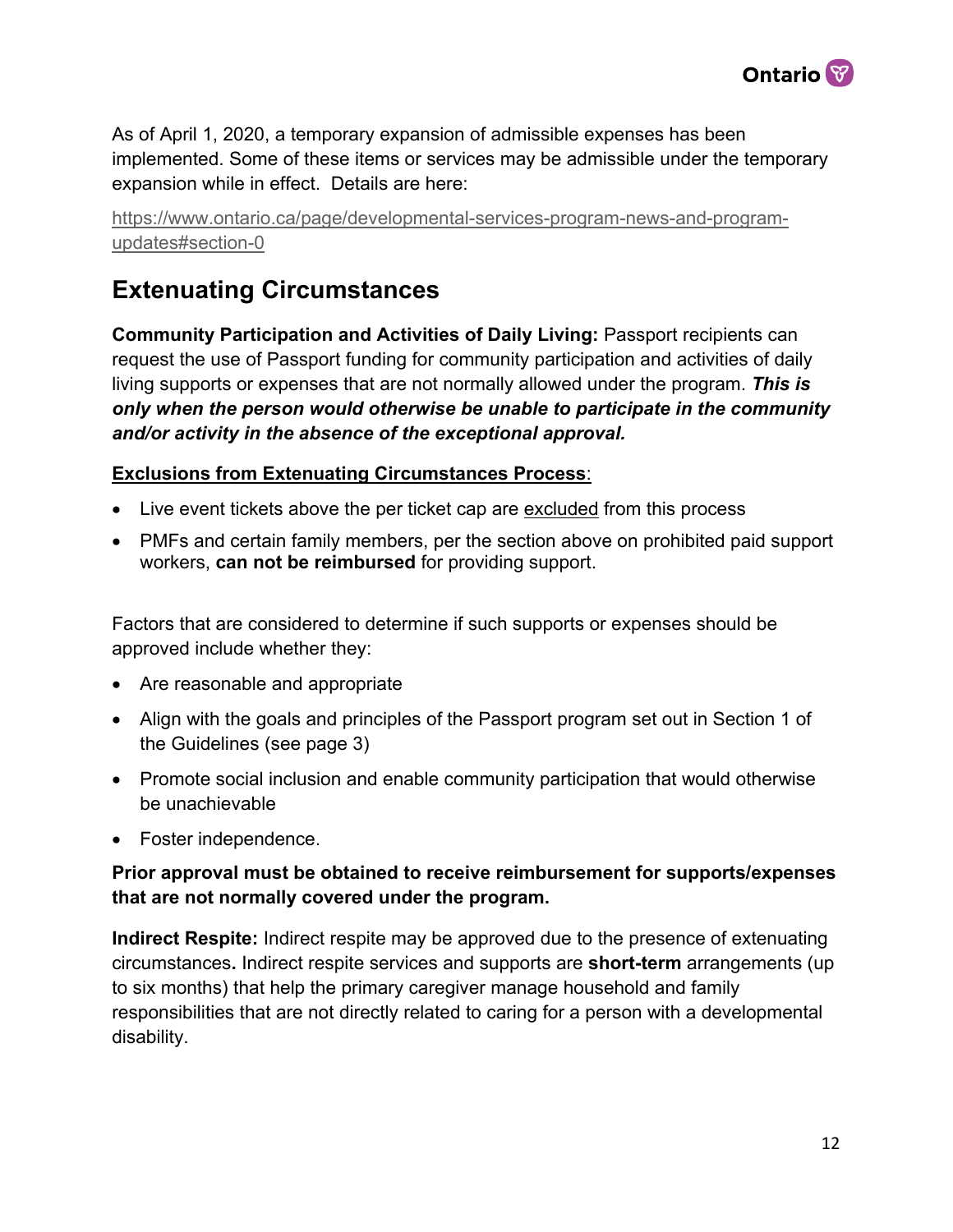

Indirect respite is intended to support primary caregivers in situations where extraordinary demands on their time and/or physical, mental, or emotional resources would compromise their well-being or that of the person(s) they are caring for.

An approval for indirect respite services and supports may be extended if the caregiver is unable to make alternate arrangements or obtain the required supports in the initial six-month timeframe.

Factors that are considered in deciding whether indirect respite should be approved due to extenuating circumstances include:

- Change in support needs or support arrangements (e.g., loss of service and the caregiver must take on the role or work of a support worker/service provider until the needed supports are put in place).
- Competing caregiving demands (e.g., caring for other family member(s) with special needs or aging parents).
- Health and safety of the caregiver (e.g., inability to cope and the caregiver is at risk of burnout; recovery from a major illness or medical procedure).
- Health and safety of the person with a developmental disability (e.g., professional house cleaning services are needed due to a medical condition).

#### **Prior approval is required to receive reimbursement for expenses for indirect respite support.**

The approval process for all extenuating circumstances, including indirect respite supports, is as follows:

- The Passport recipient can request a review of their extenuating circumstance and the inadmissible support or expense they are seeking approval to purchase with their Passport funding by advising the Passport agency by phone, mail or email. The request must set out the situation and type of services and supports that are needed.
- The Passport agency documents the individual's request and determines whether the circumstances are extenuating.
- The recipient's extenuating circumstance is reviewed by a committee of three Passport agencies and a final decision is provided.
- The Passport agency may notify the Passport recipient of the decision by telephone but must also provide a written response within 15 business days of reviewing relevant information and finalizing its decision on an extenuating circumstance request.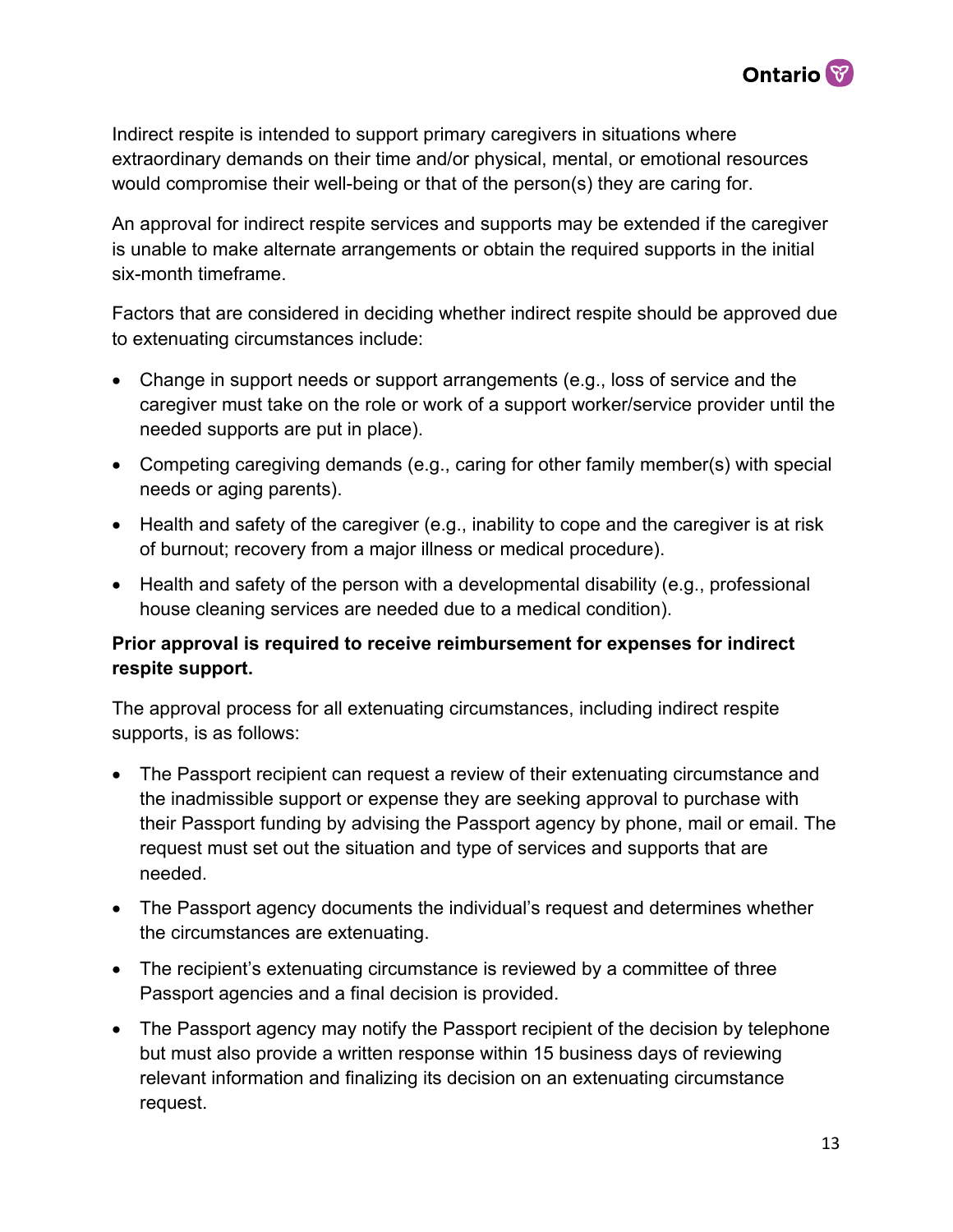

The decision that is provided to the Passport recipient by the Passport agency following the review is final.

## <span id="page-13-0"></span>**Roles and Responsibilities**

For individuals who manage their own funding and support arrangements, the quality of supports, liability, and compliance with tax, labour and other laws are their responsibility. Developing a back-up plan to deal with unexpected situations, such as when a support worker is sick, unavailable or cannot provide the supports, should also be considered.

Accountability for the funding received through Passport rests with the individual receiving Passport funding and/or the Person Managing Funds (PMF). The terms and conditions of the funding are set out in the Passport Service Agreement, which includes:

- Annual funding amounts
- Effective dates for the approved funding
- Roles and responsibilities of the respective parties
- Selected Service Option(s) (e.g. Self Administered, TPA, Broker or combination)
- Consent to share information
- Banking and payee information
- Other documents as applicable

Individuals who manage their funding are responsible for meeting all the administrative rules and requirements outlined in these guidelines and those set out in the Passport Service Agreement.

#### <span id="page-13-1"></span>**Hiring a Support Worker**

The selection of service providers is the decision and responsibility of the Passport recipient and their PMF.

The following is meant to be informational only and is not intended as legal or financial advice. Passport recipients are responsible for understanding and meeting the legal and financial obligations associated with hiring support workers.

Be aware that when hiring a support worker, an employer's obligations and responsibilities will depend on the employment status of the support worker and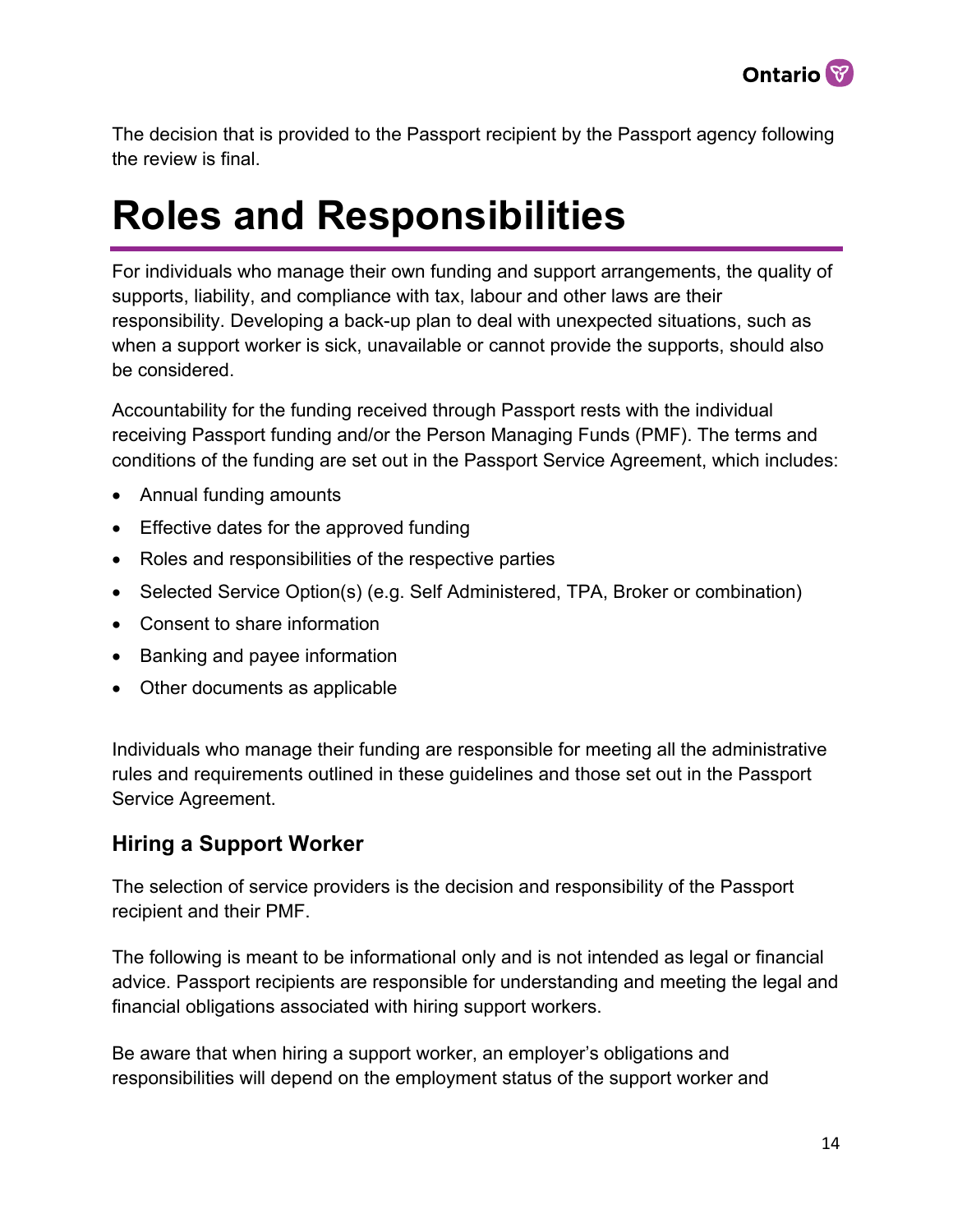

whether he or she is an employee or a self-employed individual under Canada Revenue Agency rules.

#### **Resources for Hiring a Support Worker**

The Canada Revenue Agency provides general information and a number of guides and forms for employers on its website at: [https://www.canada.ca/en/revenue](https://www.canada.ca/en/revenue-agency/services/forms-publications/publications/rc4110/employee-self-employed.html)[agency/services/forms-publications/publications/rc4110/employee-self-employed.html](https://www.canada.ca/en/revenue-agency/services/forms-publications/publications/rc4110/employee-self-employed.html) 

Guides to the Ontario Employment Standards Act, 2000 and the Occupational Health and Safety Act can be found on the Ministry of Labour's website at:

```
www.labour.gov.on.ca/english/es/pubs/guide/index.php 
www.labour.gov.on.ca/english/hs/pubs/ohsa/index.php
```
#### <span id="page-14-0"></span>**Quality of Services and Supports**

Individuals who manage their own funding and supports are responsible for monitoring the quality of the services being purchased. Complaints or concerns about the quality of supports must be taken up with the service provider, not the Passport Agency.

While developmental services agencies funded by the Ministry of Children, Community and Social Services are regulated and monitored by the Ministry, other agencies and service providers are not. In some cases, mainstream community agencies or private service providers will be regulated by a different level of government, a professional association or a statutory body. Where organizations are not regulated, there may not be an overseeing body that can hear complaints and help resolve problems.

Some questions to be asked when selecting a service provider include:

- What type of supports will they provide?
- What are the costs of the supports?
- Are there any conditions related to the provision of the support?
- What will my responsibilities be?
- Does the service provider have adequate insurance coverage (e.g., in case a support worker is injured while at your home)?
- Does the service provider have references?
- Do they have a complaint process you understand and feel confident about?

#### <span id="page-14-1"></span>**Budgeting**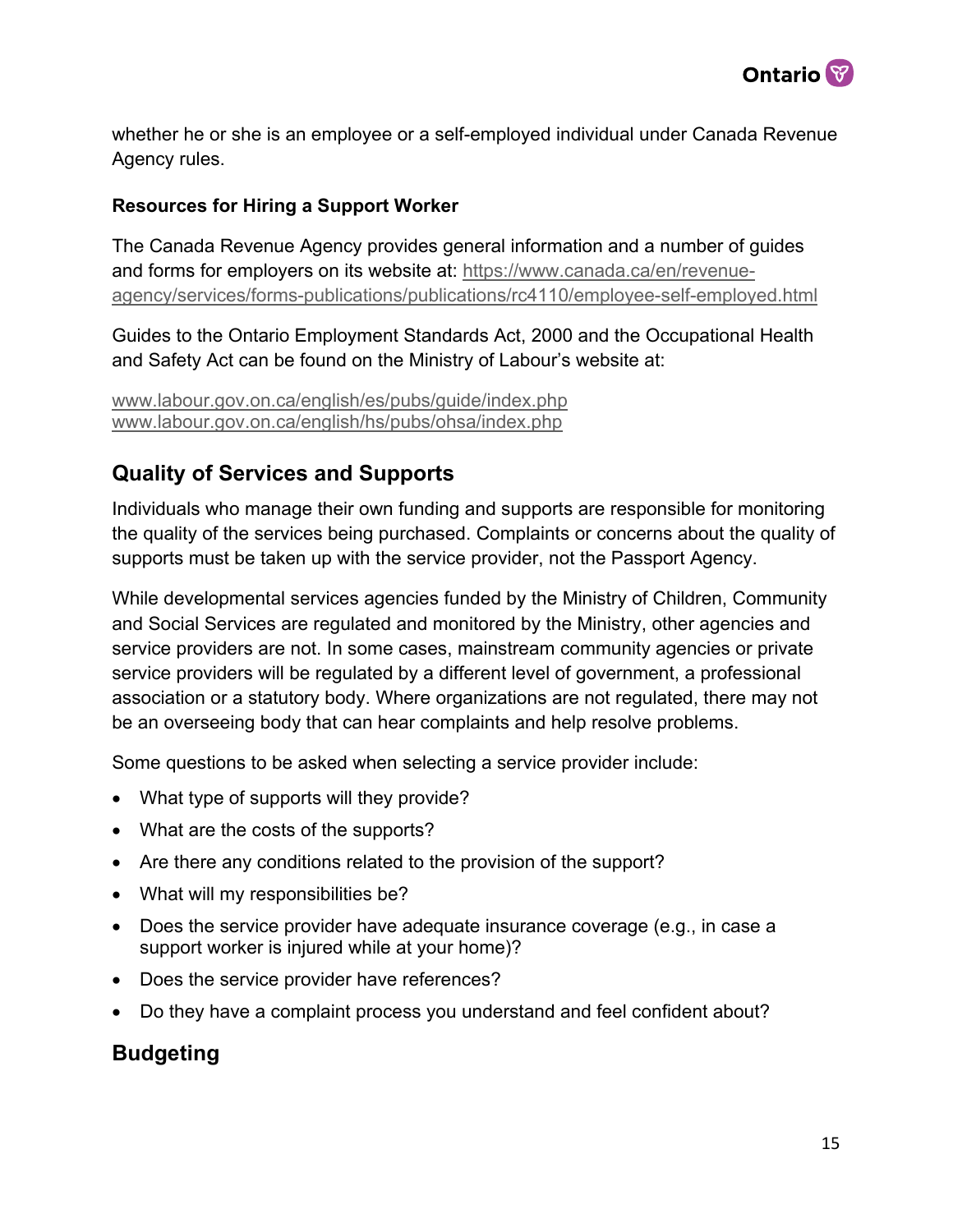

It is recommended that individuals who manage their own funding prepare a budget that reflects how they will use their money to meet their support needs and goals. Some things to consider when developing a budget include:

- What you want to achieve with your funding (e.g., your support needs and goals).
- How you will spend your money (e.g., activities and supports to meet your needs and goals).
- When during the year you will spend your money. (e.g., you may plan to spend some of your money each month throughout the year, or you may plan to spend most of it over the summer holiday period).
- The cost of the activities and supports.

The Passport Agency can provide additional information and resources about preparing an annual budget.

For some people, paying for supports up front may cause financial hardship. In such situations, advance funds for admissible supports and expenses could be considered. These advance funds will be reconciled against actual spending and subsequent instalments will be adjusted to avoid overpayments. Individuals must contact their local Passport agency to request advance funds.

If an individual receiving funding through Passport is no longer using some or all of their funding or is not using it appropriately, the Passport Agency will review the situation. They will discuss the reasons and explore possible solutions such as:

- Transferring funding to a service agency or having a third party administer funds on their behalf.
- Providing information and tools on the recruitment and retention of staff.
- Providing information on other supports that may be useful such as casemanagement.

#### <span id="page-15-0"></span>**Misuse of Funding**

Passport funding is to be used solely to meet the service and support needs of adults with a developmental disability, and the respite needs of their caregivers, as set out in the Passport Guidelines and Passport Service Agreement.

The Passport agency may suspend or terminate funding where the individual receiving or managing Passport funding does not comply with the terms and conditions of the Passport Service Agreement. Further information may be requested and law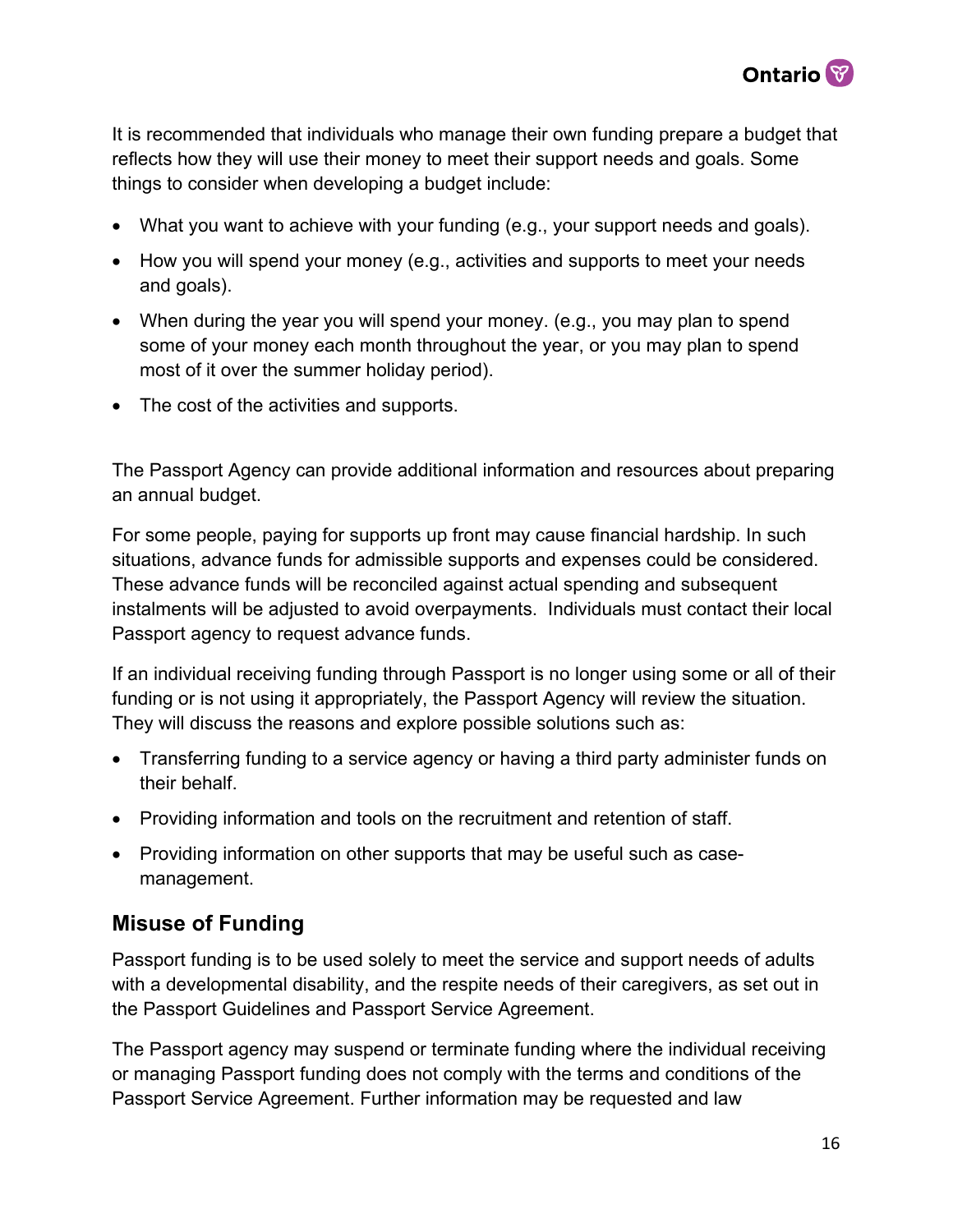

enforcement and/or legal action may be pursued in cases where Passport funds have not been used in accordance with the Guidelines and Passport Service Agreement (e.g., submission of expense claims that appear to be incomplete or false).

Expenditures that are reimbursed by Passport may be periodically audited to ensure compliance with provisions contained in these guidelines.

# <span id="page-16-0"></span>**Definitions**

## **Community Participation Services and Supports**

Under the Services and Supports to Promote the Social Inclusion of Persons with Developmental Disabilities Act, 2008 (SIPDDA), community participation services and supports means:

**"services and supports to assist a person with a developmental disability with social and recreational activities, work activities, volunteer activities and such other services and supports as may be prescribed."** 

Community participation can involve many different areas of life such as work, leisure, and being involved in the community. The purpose of community participation services and supports is to enable adults with a developmental disability to be involved in activities in the variety of settings that make up community life and to develop a growing network of personal relationships.

## **Activities of Daily Living Services and Supports**

Under SIPDDA, activities of daily living services and supports are defined as:

**"services and supports to assist a person with a developmental disability with personal hygiene, dressing, grooming, meal preparation, administration of medication, and includes training related to money management, banking, using public transportation and other life skills and such other services and supports as may be prescribed."** 

Activities of daily living involve tasks for self-care and the various things people do in everyday life, from using the telephone to cooking to navigating the public transit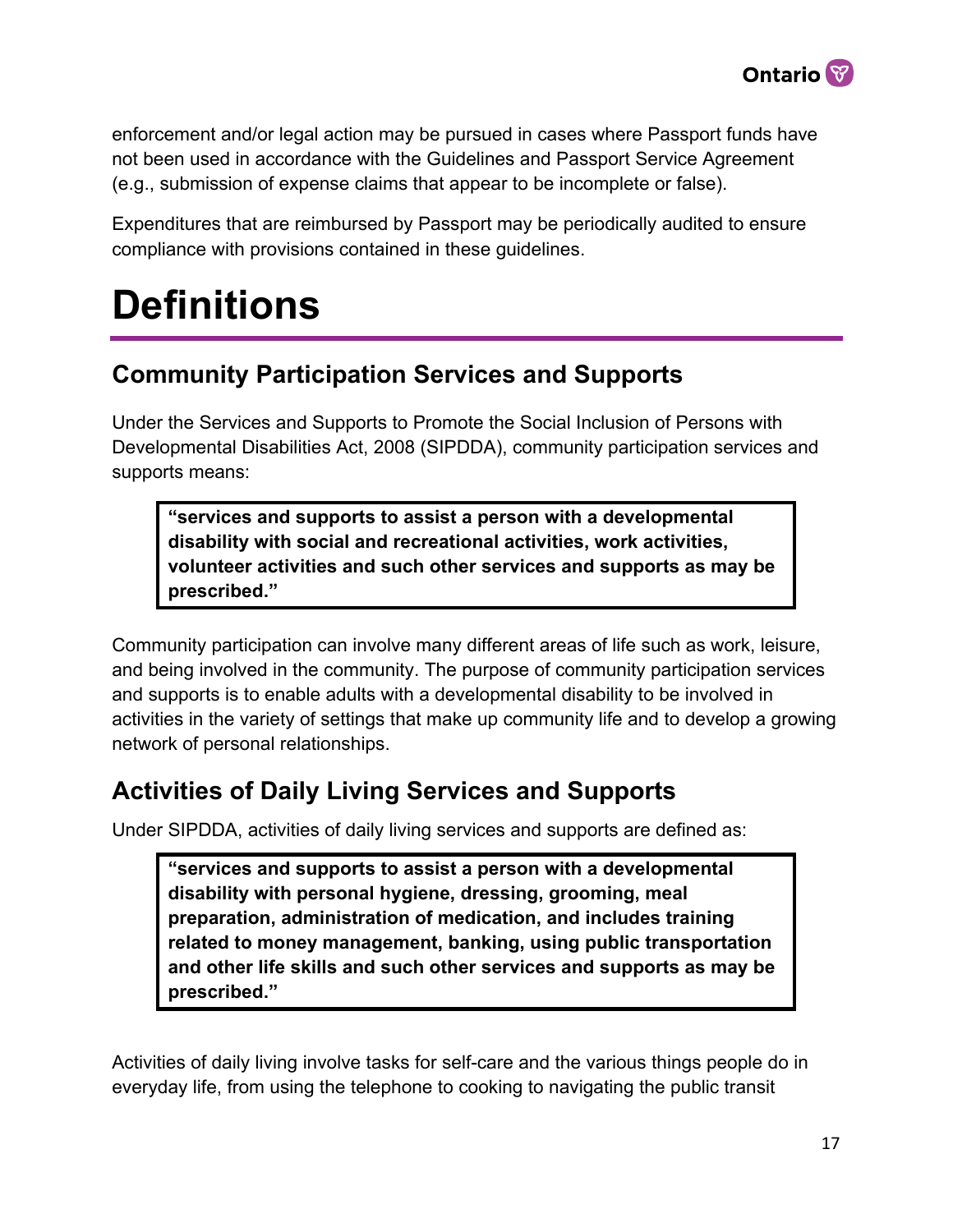

system. The purpose of activities of daily living supports is to provide supports to adults with a developmental disability that enable them to live as independently as possible with their families. This can be in shared living situations or on their own.

### **Caregiver Respite Services and Supports**

Under SIPDDA, caregiver respite services and supports means:

**"services and supports that are provided to, or for the benefit of, a person with a developmental disability by a person other than the primary caregiver of the person with a developmental disability and that are provided for the purpose of providing a temporary relief to the primary caregiver."** 

Caregiver respite services and supports are intended to give primary caregivers a mental and physical break from their caregiving responsibilities.

A primary caregiver is the main person who takes responsibility for the support and care of an adult with a developmental disability; he/she may or may not be related to or live with the person who has a developmental disability. The designation of primary caregiver extends to the spouse of a primary caregiver.1

### **Person-Directed Planning Services and Supports**

Under SIPDDA, person-directed planning services and supports means:

**"services and supports to assist persons with developmental disabilities in identifying their life vision and goals and finding and using services and supports to meet their identified goals with the help of their families or significant others of their choice."** 

## **Person Managing Funds (PMF)**

<sup>&</sup>lt;sup>1</sup>For the purposes of the Passport program, an individual or family who is receiving financial compensation from a Ministry-funded agency for the support of an adult with a developmental disability (e.g., LifeShare provider, Adult Protective Service Worker) is not considered a primary caregiver. An individual, family or service provider who is receiving financial compensation to provide residential arrangements, supports or care for an adult with a developmental disability is not considered a primary caregiver under the program.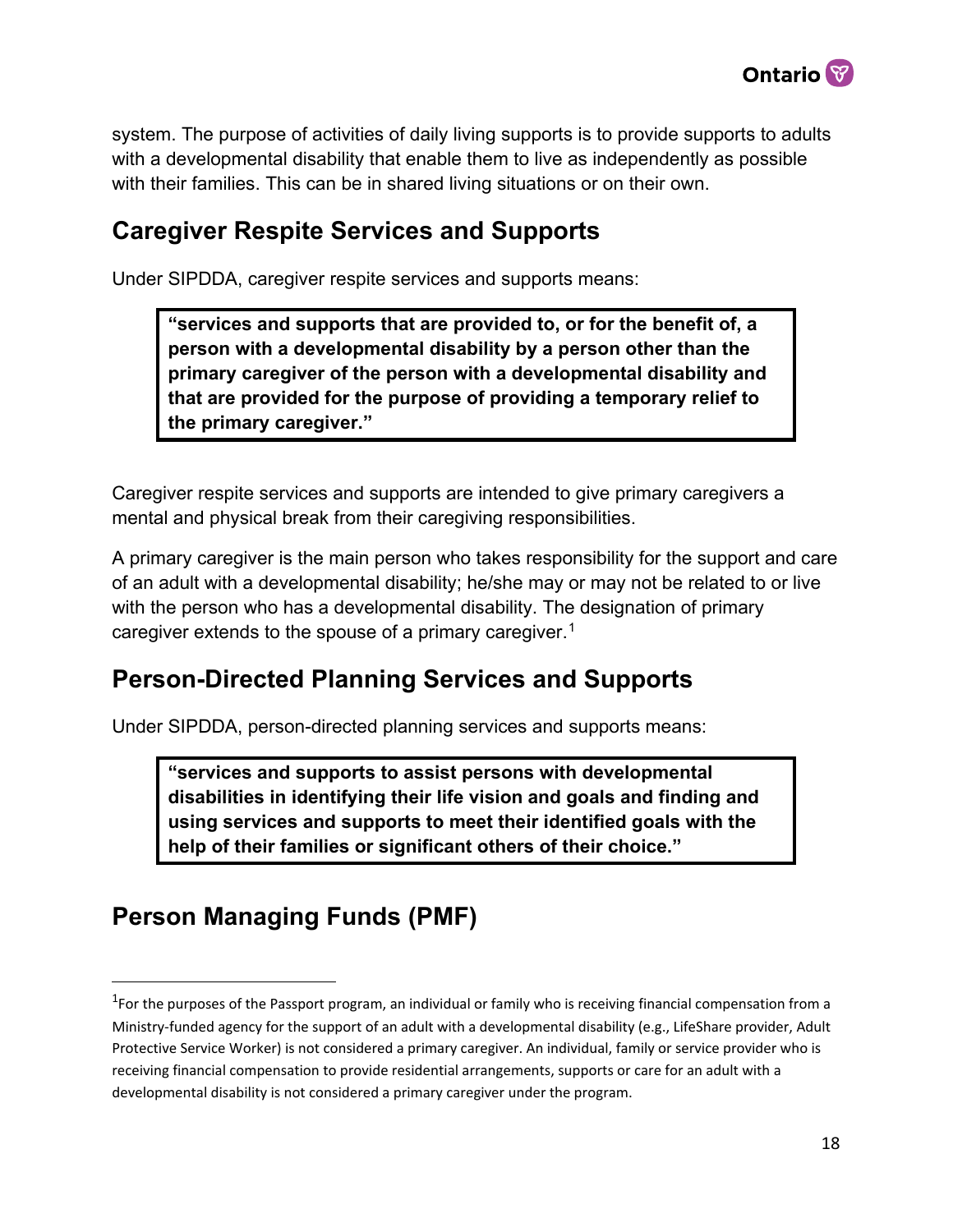

This is the person, or people, who sign the Passport Service Agreement and is/are responsible for understanding the roles and responsibilities of administering Passport funding.

The Person Managing Funds (PMF) can be the Passport recipient themselves or a trusted friend or family member. In some cases, a representative of the Office of the Public Guardian and Trustee of Ontario may act as the recipient's PMF. The PMF cannot be a person that is a paid support worker for the recipient and cannot be reimbursed as a support worker from the Passport funding.

## **Support Worker (SW)**

An individual or family who is receiving financial compensation from the ministry to provide residential arrangements, supports or care for an adult with a developmental disability through a Ministry-funded service agency, the Adult Protective Service Worker program or the LifeShare program.

Any person chosen by the Passport recipient and/or their Person Managing Funds (PMF), to provide them with a service or support. The following people are prohibited from being reimbursed as a paid support worker to the recipient:

- Any person under the age of 18, including the recipient's family members under the age of 18.
- The spouse of the Passport recipient, regardless of residence.
- The spouse(s) of the recipient's primary caregiver(s), regardless of residence.
- The Person(s) Managing Funds (PMF) for the recipient.

## **Primary Caregiver**

The main person(s) who takes responsibility for the support and care of the adult with a developmental disability, living together or not, and includes the spouse of the primary caregiver. This may include the parent(s) of the recipient, other adult family member(s), or another person(s) with primary responsibility for the care and wellbeing of the recipient. Primary caregivers and their spouses are prohibited from being reimbursed as a support worker to the recipient.

### **Passport Service Agreement**

The Passport Service Agreement describes how the Passport recipient has chosen to manage their Passport funding and outlines the roles and responsibilities of the PMF